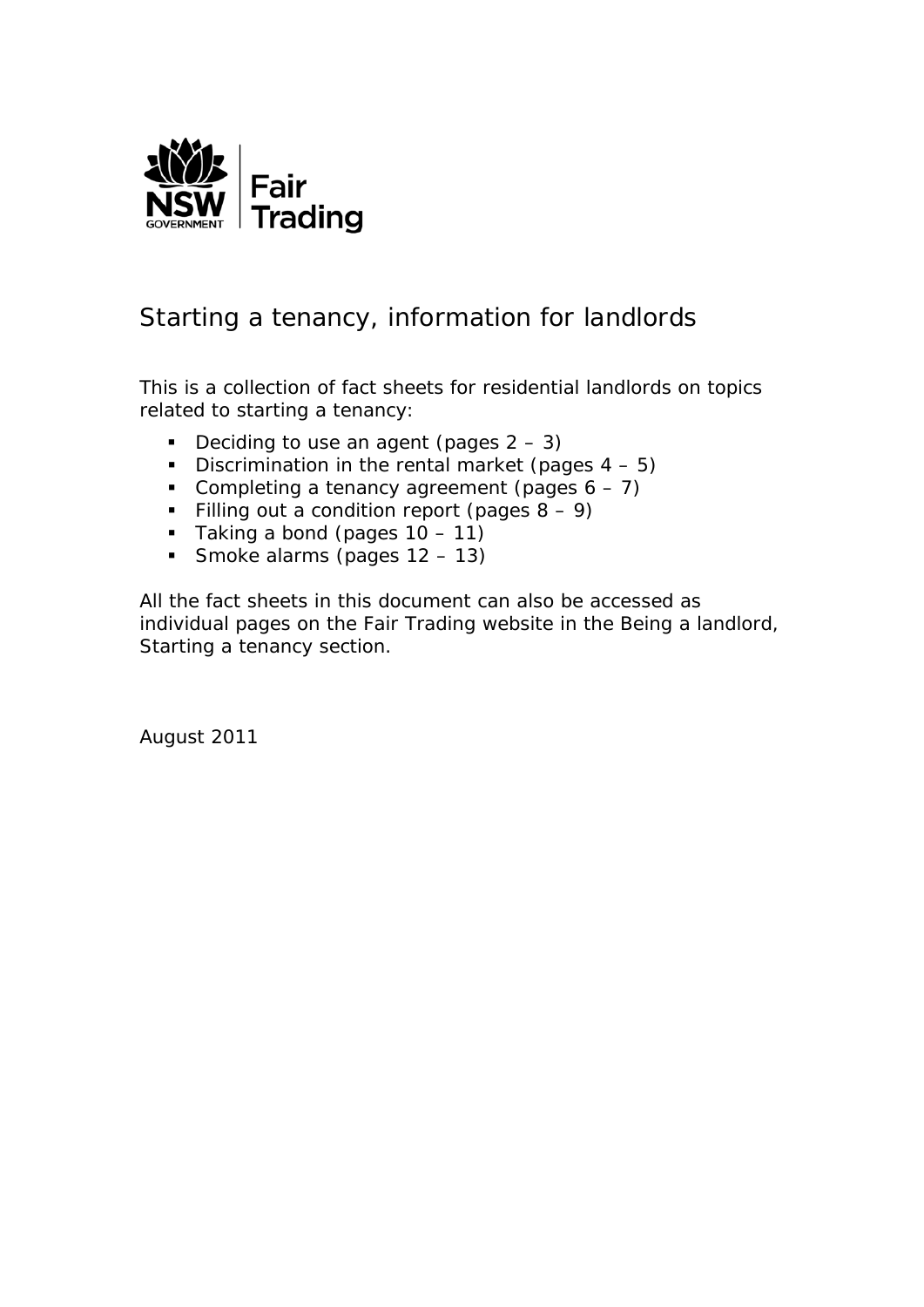# **Deciding to use an agent**

# For landlords of residential properties

Once you have decided to rent out your property, one of the first decisions you will need to make is whether to find a tenant and manage the property yourself or employ a real estate agent to do it for you.

It needn't be all or nothing. You can decide just to use an agent to go through all the applications, find a suitable tenant and do the necessary paperwork. Once this is done, you can then take on the day‑to-day management. However, it's not as easy as just collecting the rent.

Managing the property yourself can save you the cost of the agent's fees and help build a more direct relationship with your tenant. This may be an option to consider if you live nearby, have a good knowledge of the tenancy laws and have the spare time to do all the work (such as inspecting the property, organising repairs or going to the Consumer, Trader and Tenancy Tribunal when needed).

If you don't live near the property, are busy or don't know the laws very well, then using an agent may be a better and more practical option.

Whichever way you go, remember that owning a rental property, just like any other form of investment is not without risks. It is important to ensure that the premises is adequately insured. You might also want to consider taking out landlord insurance. This may cover you for losses of rental income if, for example the property becomes uninhabitable, your tenant leaves owing more than the bond or there is a vacancy for some period.

#### **Use a licensed agent**

If you decide to use an agent to let and/or manage the tenancy on your behalf, check that they are properly licensed. All property managers must either hold a licence or have a certificate of registration and work under the supervision of a licensed agent. In a large block of units, the agent may be an on-site residential property manager. If you have any doubt that the agent you are interested in using is properly licensed, you can do a licence check on the Fair Trading website or call 13 32 20.

### **Selecting an agent**

You don't have to engage the services of the real estate agent from whom you purchased the property. The choice is completely yours. It is worth putting some time and effort into choosing the right agent to manage your property. Speak to at least three different agents before you decide. Don't just base your decision on who is the cheapest. You should also think about what services they are going to provide and how well your investment will be looked after. Choosing the wrong agent may cost you a lot of money if they don't do their job properly.

Consider asking the following questions before you decide:

- How long have they been a property manager?
- How many properties do they currently manage themselves?
- How long has the property manager been with that particular agency?
- How do they handle requests for repairs from tenants?
- Do they check repairs once they have been carried out?
- What systems are in place for locating and screening prospective tenants?
- What steps do they take if the tenant is late with the rent?
- How many times have they been to the Tribunal and what is their success rate?
- How much are the management fees and what is included and excluded?

#### **Agency agreement**

When you engage an agent you will need to sign a written contract called a management agency agreement. The fees and conditions of the agreement are negotiable.

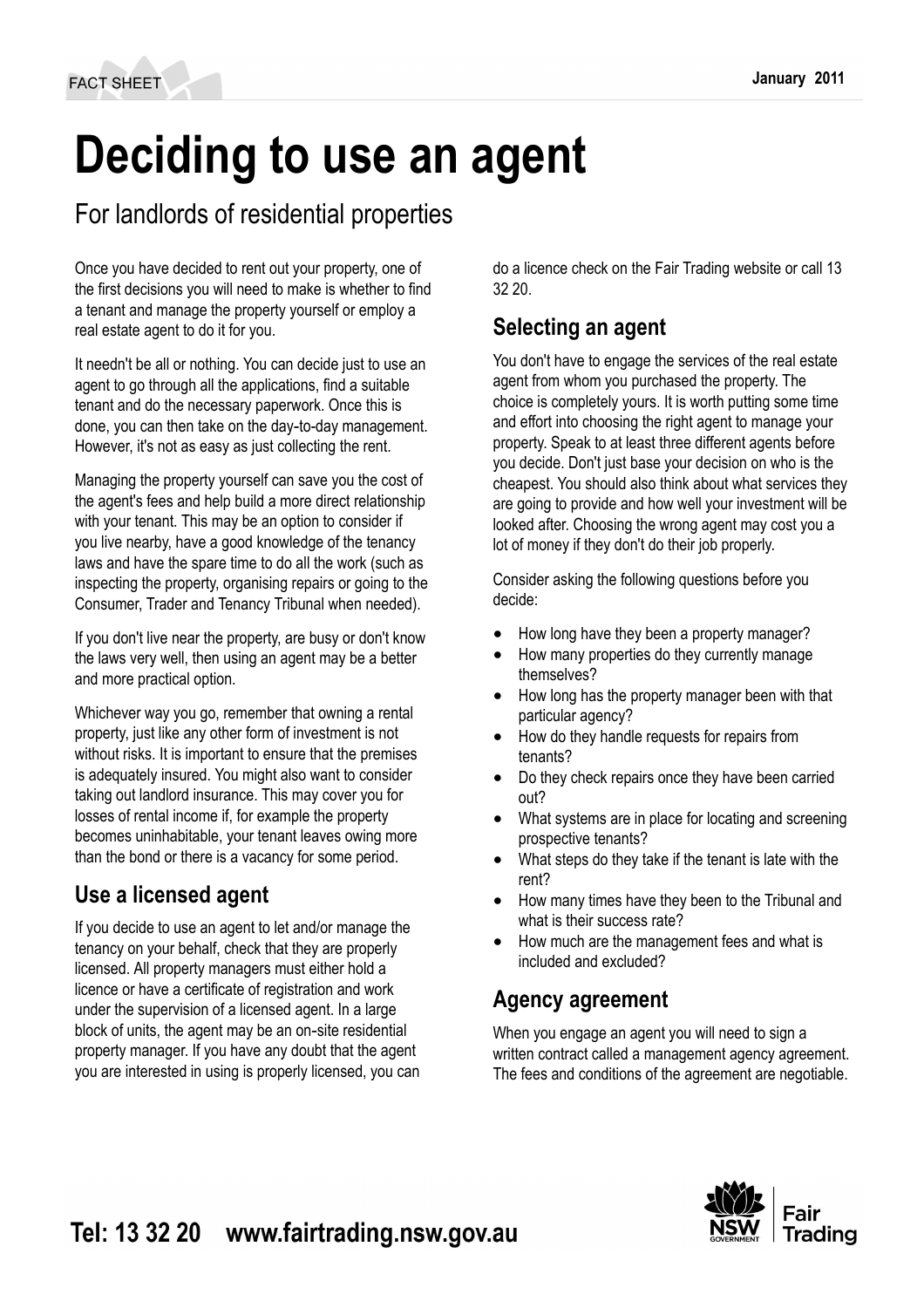Make sure all matters you want the agent to handle, and any specific conditions, are listed clearly in the agreement to help avoid misunderstandings between you and the agent. For instance, you should consider:

- how often you want inspections to take place?
- do you want a copy of inspection reports and other documents to be forwarded to you?
- do you want to be contacted about all repairs or should the agreement say only repairs costing more than a nominated amount (e.g. \$200) require your prior approval?

Management agency agreements usually contain a clause stating that a notice period applies if either party wants to end the agreement (e.g. 30 days or 60 days written notice).

#### **What to expect of an agent**

A managing agent's responsibilities include:

- finding suitable tenants
- ensuring the tenancy agreement is correctly completed and signed
- lodging the rental bond
- managing the tenancy for you on a day-to-day basis, including:
	- arranging repairs
	- collecting the rent and maintaining rent records
	- conducting regular property inspections
	- handling disputes that may arise
	- paying bills on your behalf (e.g. water and council rates).
- paying the rent to you, less any costs and agency fees, either into your nominated bank account or by cheque. This is usually done monthly.

#### **Agency fees**

Most agents charge a letting fee (e.g. 1 week's rent) and a management fee based on a percentage of the gross weekly rental (usually between 5 – 12%) plus other fees set out in the agreement. This could include advertising

www.fairtrading.nsw.gov.au Fair Trading enquiries 13 32 20 TTY 1300 723 404 Language assistance 13 14 50

This fact sheet must not be relied on as legal advice. For more information about this topic, refer to the appropriate legislation.

costs, preparing the tenancy agreement and representing you at the Tribunal in the event of a dispute.

#### **Changing arrangements**

If you choose to manage the property yourself and things do not work out, you can always decide to go with an agent instead. If you use an agent and you are not satisfied with their services, you can choose to either take over managing the tenancy or find another agent. There may also be a change of agent if the property is sold to a new landlord. Naturally, the tenant needs to be advised of the change and NSW Fair Trading notified so that the bond records can be updated.

#### **At a glance**

There are no changes in this area of the law between the old Act and the tenancy laws that began on 31 January 2011.

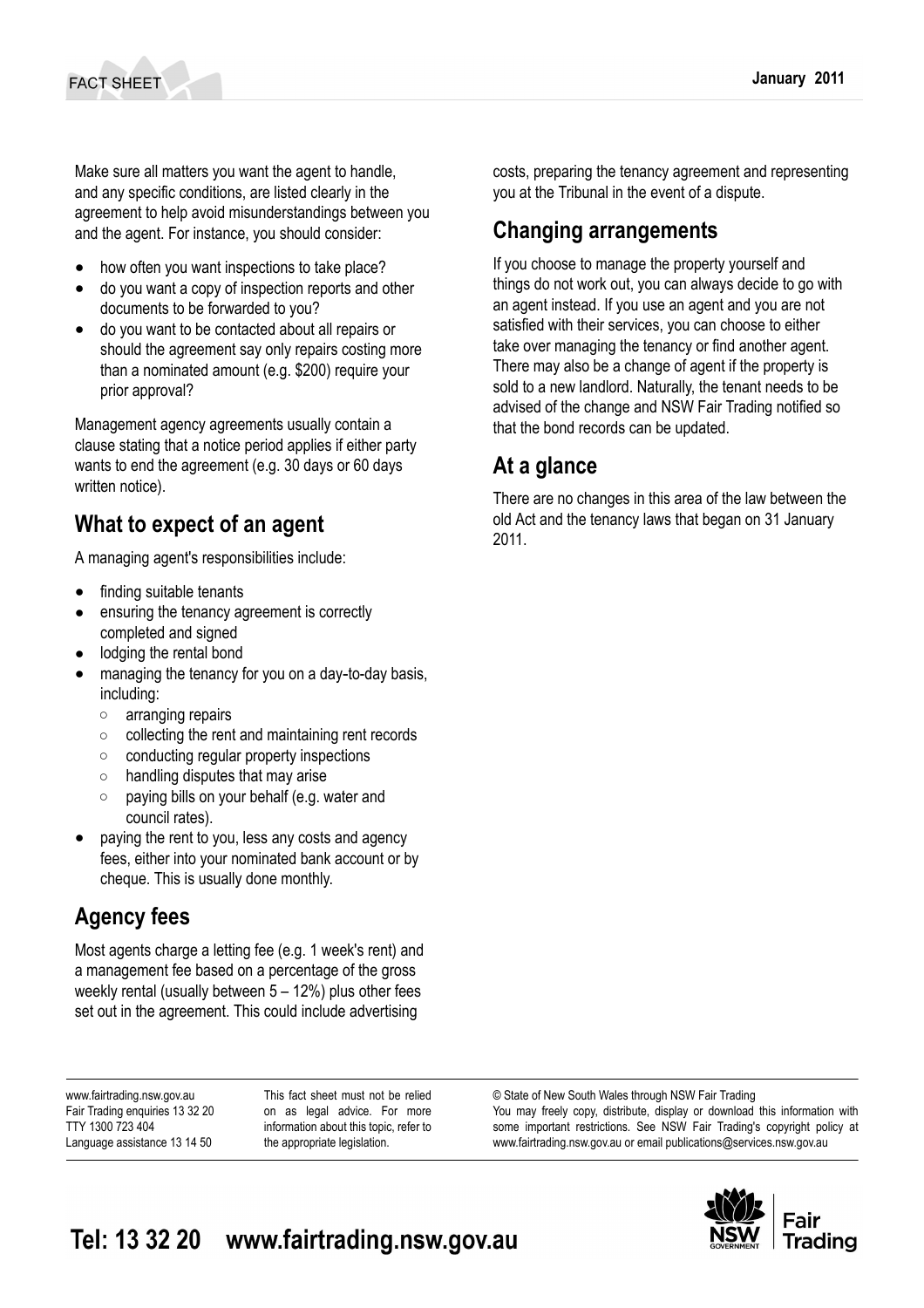# **Discrimination in the rental market**

Information for landlords of rental properties

Everybody should be given a 'Fair Go' when renting or trying to rent a property. The view that 'it's my property so I can choose who I like' only goes so far. You have the right to choose the most suitable tenant provided no unfair discrimination occurs.

#### **Anti**‑**discrimination laws**

The law states that you, or your agent, must not discriminate against anyone, or harass them, because of their:

- race (colour, nationality or descent)
- sex (male or female)
- pregnancy
- marital status (e.g. singles or unmarried mothers)
- disability (physical, intellectual or psychiatric disability)
- homosexuality (gay men and lesbians)
- age (both young or old)
- transgender (transsexual).

It is also against the law to discriminate against a person because of the race, sex, pregnancy, marital status, disability, homosexuality, age or transgender of their relatives, friends or associates.

As long as you are not discriminating on one of the above listed grounds you may rent to whoever you like. If you do not want smokers in your premises or tenants with pets, or if you reject an application because of a poor tenancy history or do not think the tenant can pay the rent there is no law to stop you from declining an application for that reason.

You should be aware that you may be liable for discriminatory acts by your agent. For example, if you tell the agent not to rent the property to 'foreigners' and the agent carries out those instructions. In that case both you and the agent may be liable. It is no defence for the agent to say she or he was simply carrying out your instructions.

## **Direct and indirect discrimination**

Direct discrimination is when a person is treated less favourably than another person because of their race, sex, marital status etc. One example of direct discrimination would be refusing to rent to people with children.

Indirect discrimination is where there is a requirement (a rule, policy, practice or procedure) that is the same for everyone, but which has an unequal effect on particular groups (for example, women, people of certain races, young people). Unless this requirement is 'reasonable having regard to the circumstances of the case' (Anti‑Discrimination Act) it is likely to be indirect discrimination.

These are examples of possible indirect discrimination:

- setting more restrictive standards, such as a higher than necessary income
- requiring all younger tenants to have one of their parents sign the lease as a co-tenant when you know that they do not intend to live in the premises
- having an across the board 'no pets' policy which also excludes the needs of disabled tenants, such as those with a guide dog
- requiring all applicants to have a proven rental history for a minimum number of years, which, for example, could exclude young people trying to rent their first home
- placing unrealistic restrictions on the number of occupants permitted which, for example, could exclude those who are pregnant, or
- having a complicated and long application form which may, for example, deter recently arrived migrants from applying.

One fair selection process is to rank people in order of when they lodge their application and then assess each application in turn for their capacity to pay the rent and maintain the property.

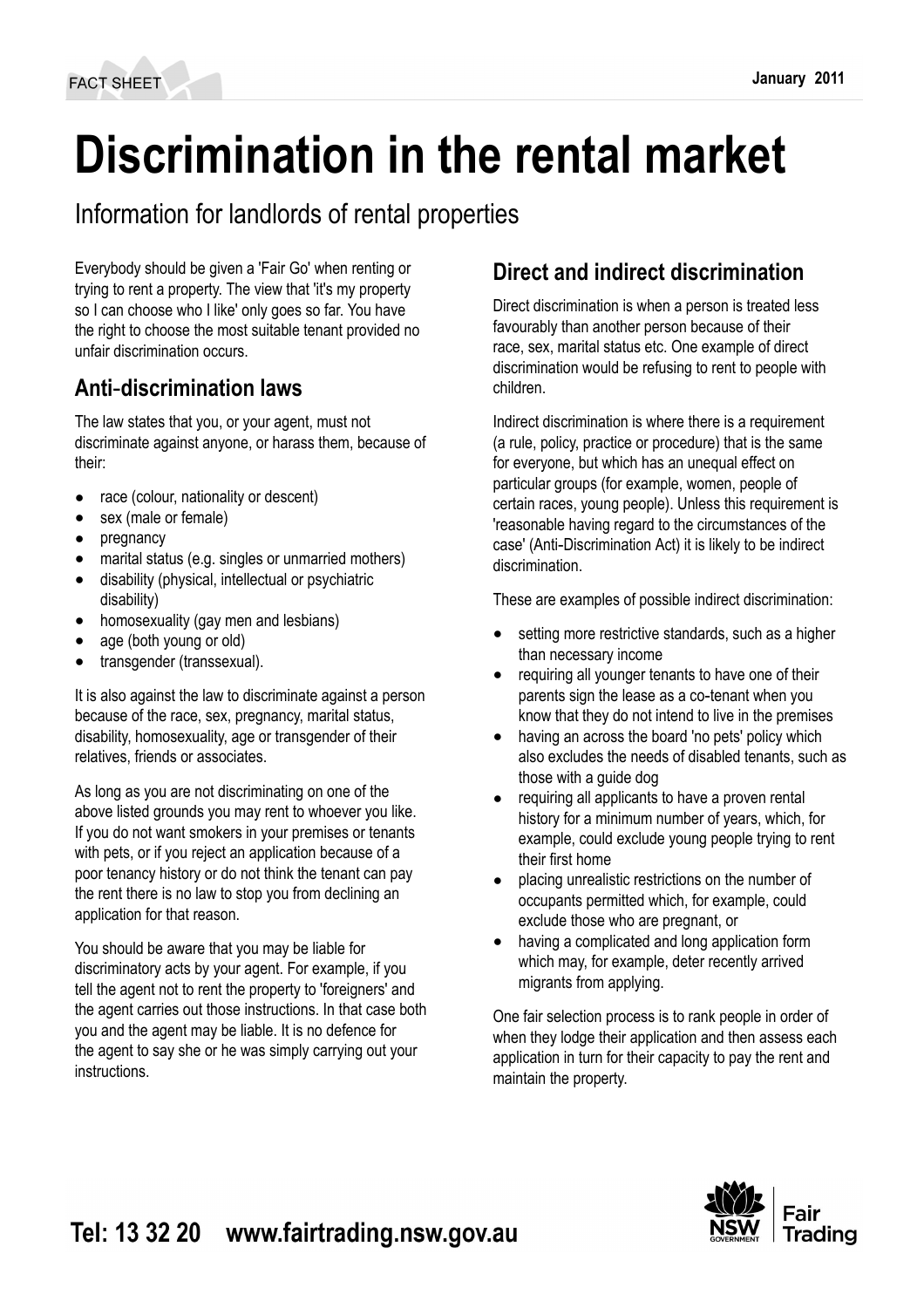#### **Fair trading laws**

Fair trading laws state that you must not engage in conduct that is, in the circumstances, misleading in connection with the supply of goods and services to a customer.

The following is an example that may be both discrimination and misleading conduct.

An Aboriginal person rings the real estate agent about a rental property. On the phone the agent tells the caller that the property is available. When the Aboriginal person goes to the office to lodge an application, the agent informs them that it is no longer available. Then a non‑Aboriginal person asks the same agent and is told that the property is still available.

In an actual case like this, the Administrative Decisions Tribunal ruled that the real estate agent was liable under anti‑discrimination law and awarded \$6,000 damages against the agent.

#### **Promote your good practices**

It's good practice to tell tenants why they were unsuccessful with a tenancy application. If you don't give a legitimate reason, people may assume discrimination occurred. Giving reasons may help people to better understand your decision‑making process.

If you are an agent it's also a good idea to develop a letting policy for your office. It should explain that your agency will not discriminate. Display the policy to show your clients and prospective clients that you will provide a fair and equal service. The Real Estate Institute of NSW *Letting Policy* (produced in association with the Anti-Discrimination Board) is one example you may wish to use.

You should also make sure that everybody who works in your business is aware of the law and does not themselves discriminate in their dealings with tenants or prospective tenants. If they do, you may be legally liable for their unlawful actions unless you can show you took all reasonable steps to prevent them doing so.

#### **At a glance**

There are no changes in this area of the law between the old Act and the tenancy laws that began on 31 January 2011.

#### **More information**

NSW Anti‑Discrimination Board Tel: 9268 5555 or 1800 670 812 www.lawlink.nsw.gov.au/adb

www.fairtrading.nsw.gov.au Fair Trading enquiries 13 32 20 TTY 1300 723 404 Language assistance 13 14 50

This fact sheet must not be relied on as legal advice. For more information about this topic, refer to the appropriate legislation.

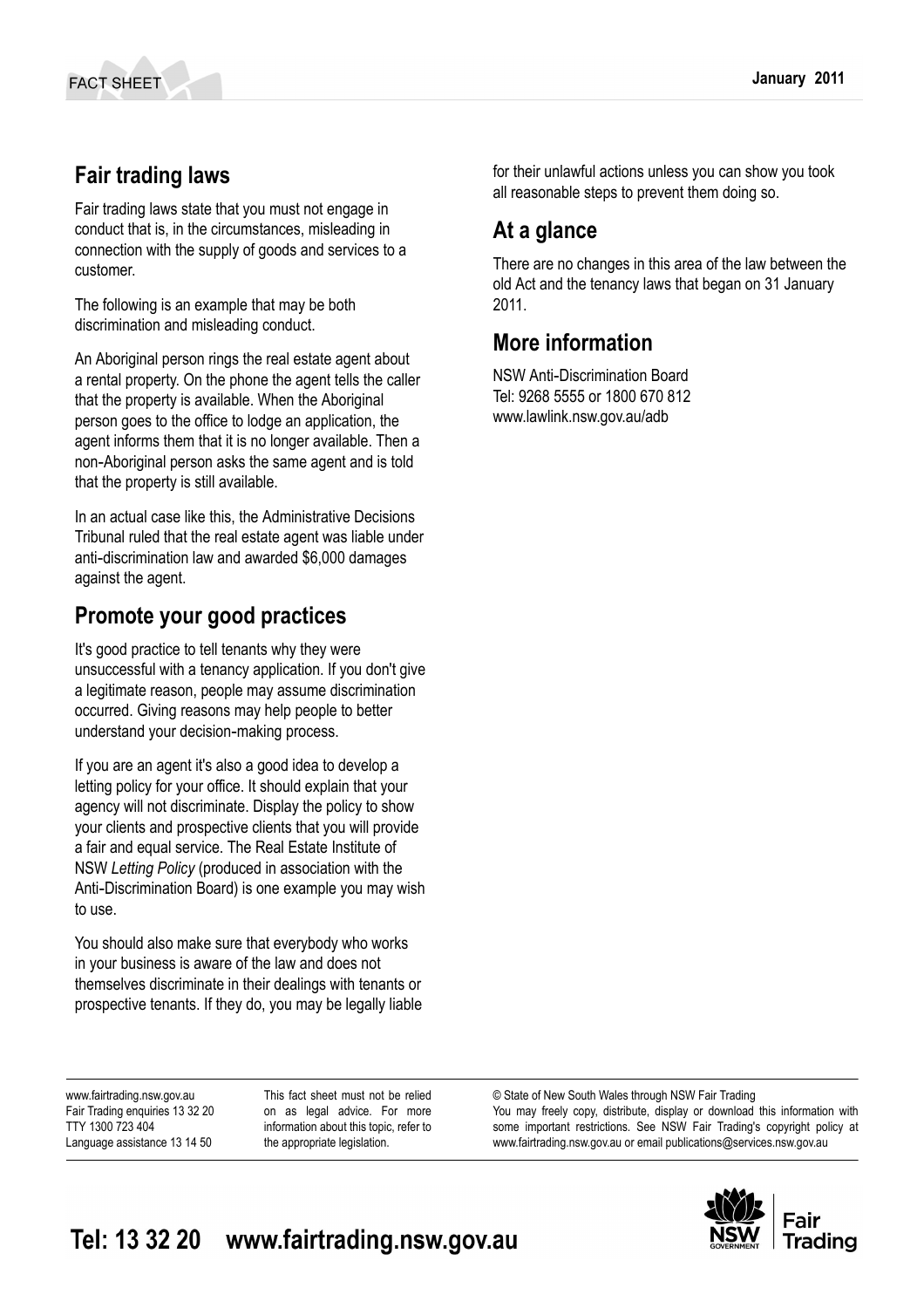# **Completing a tenancy agreement**

# Information for landlords

A residential tenancy agreement (also called a lease) is an agreement between you and the tenant to live in your premises in return for payment of an agreed rent. The agreement is a legal contract which sets out the terms and conditions of the arrangement.

You need to complete and sign a written tenancy agreement at the start of each tenancy. Before the tenant signs the agreement they must be given a copy of the *New tenant checklist*.

### **Types of agreement**

There are two types of tenancy agreement.

#### **Fixed term agreement**

This is where the agreement is for a fixed period of time (such as for 6 or 12 months or other agreed period) and specifies an end date. A fixed term agreement is used at either the start of a tenancy or when the parties are renewing the agreement once the original fixed term period has ended.

#### **Periodic (continuing) agreement**

This is a tenancy for an indefinite period. You automatically move to a periodic agreement when a fixed term agreement ends, if the tenant remains and no new agreement is signed. You can have a periodic agreement from the beginning but this is uncommon. In a periodic agreement, you and the tenant must follow the rules set out in the original agreement (or in the prescribed standard agreement if there wasn't a signed agreement).

The rights and obligations under both types of agreements are generally the same. However, there are differences in relation to terminating the tenancy and rent increases.

If you fail to have a written agreement in the proper form at the start of a tenancy, penalties can be imposed. In addition, you are unable to evict the tenant without a reason or put the rent up during the first 6 months.

#### **Additional terms**

There are forty mandatory terms in the standard form of tenancy agreement. There are also two optional additional terms about 'break fees' and 'pets'. You need to decide if you want these two terms to stay in the agreement. If not, they will need to be deleted before anyone signs.

Other additional terms may be added to the agreement so long as they:

- do not conflict with the tenancy laws or any other laws and
- do not conflict with the standard terms of the agreement
- however, there are a number of terms which are prohibited from being added to a tenancy agreement.

These are terms which would:

- require the tenant to have the carpet professionally cleaned, or pay the cost of such cleaning, at the end of the tenancy (except as part of a separate arrangement to allow the tenant to keep a pet on the premises)
- require the tenant to take out any form of insurance, such as home contents or public liability insurance
- exempt the landlord, agent or any other person from legal liability for any negligent act or omission
- require the tenant to pay a higher rent, a penalty or some other form of damages if they breach the agreement
- give the tenant a reduced rent or rebate for not breaching the agreement or
- require the tenant to use the services of a particular person or business to carry out their obligations under the agreement, such as a nominated lawn mowing or pool cleaning company.

Any additional terms which are prohibited or conflict with the law or the standard terms are void and

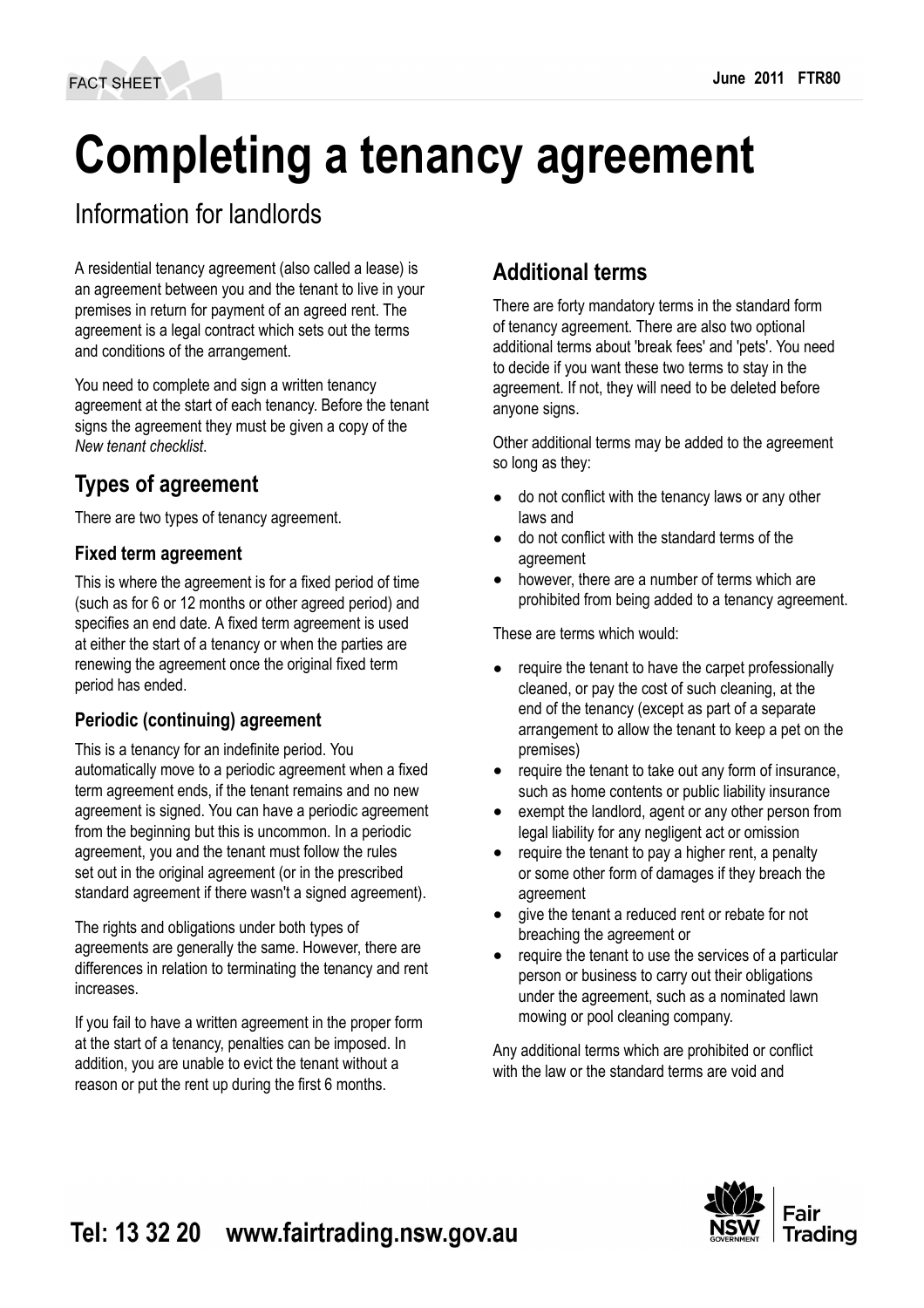unenforceable. Penalties can be imposed for including prohibited terms in a tenancy agreement.

#### **Giving the tenant a copy**

You, or your agent, must give a copy of the tenancy agreement to the tenant at the time they sign it. If that copy has not been signed by the landlord, a fully signed copy must be given to the tenant as soon as possible. If the agreement is for a period of more than 3 years and needs to be registered with the Land and Property Management Authority, you should provide the tenant with a copy of the agreement as soon as possible after it has been registered.

#### **Cost of agreement**

The tenant cannot be charged any fee for their copy of the agreement or the costs associated with filling it in. If you are using an agent, you can negotiate whether or not they will charge you for preparing and supplying the agreements, and how much, when entering into the agency management agreement. Stamp duty is no longer payable on residential tenancy agreements. However, if the agreement term is for more than 3 years, the tenant can be requested to pay the cost of registering it with the Land and Property Management Authority.

#### **Agreements of 20 years or more**

If you are willing to offer a fixed term agreement of 20 years or more, the Act provides a large degree of flexibility. You are able to omit or vary most of the mandatory terms of the standard agreement. For instance, your agreement may provide for the tenant to take on the responsibility of maintaining the premises in return for a cheaper rent. The only things which you cannot alter in an agreement of 20 years or more are:

- the responsibility of the landlord to pay rates, taxes and charges
- the limit of no more than one rent increase per year
- access to the Consumer, Trader and Tenancy Tribunal to resolve disputes and
- the grounds on which the agreement may be terminated.

Be mindful though that the tenant can apply to the Tribunal if they believe a term you have included in the agreement is in their view unconscionable, unjust, harsh or oppressive. The Tribunal has the power to strike out such terms if it agrees.

### **At a glance**

The table below lists the key differences between the old Act and the tenancy laws that began on 31 January 2011.

| Old laws                                                                                                                                             | New laws                                                                                                                                                                     |
|------------------------------------------------------------------------------------------------------------------------------------------------------|------------------------------------------------------------------------------------------------------------------------------------------------------------------------------|
| \$15 agreement<br>preparation fee could be<br>charged to tenants                                                                                     | No agreement preparation<br>fee payable by tenants                                                                                                                           |
| Terms and conditions of<br>all agreements the same,<br>regardless of length                                                                          | Flexibility given to parties<br>of agreements of 20 years<br>or more to vary or omit<br>standard terms of the<br>agreement                                                   |
| Additional terms could be<br>added to an agreement<br>so long as they did not<br>conflict with any laws or<br>the standard terms of the<br>agreement | Same limitation on<br>additional terms, but some<br>terms are now specifically<br>prohibited from being<br>added to an agreement,<br>including compulsory<br>carpet cleaning |

www.fairtrading.nsw.gov.au Fair Trading enquiries 13 32 20 TTY 1300 723 404 Language assistance 13 14 50

This fact sheet must not be relied on as legal advice. For more information about this topic, refer to the appropriate legislation.

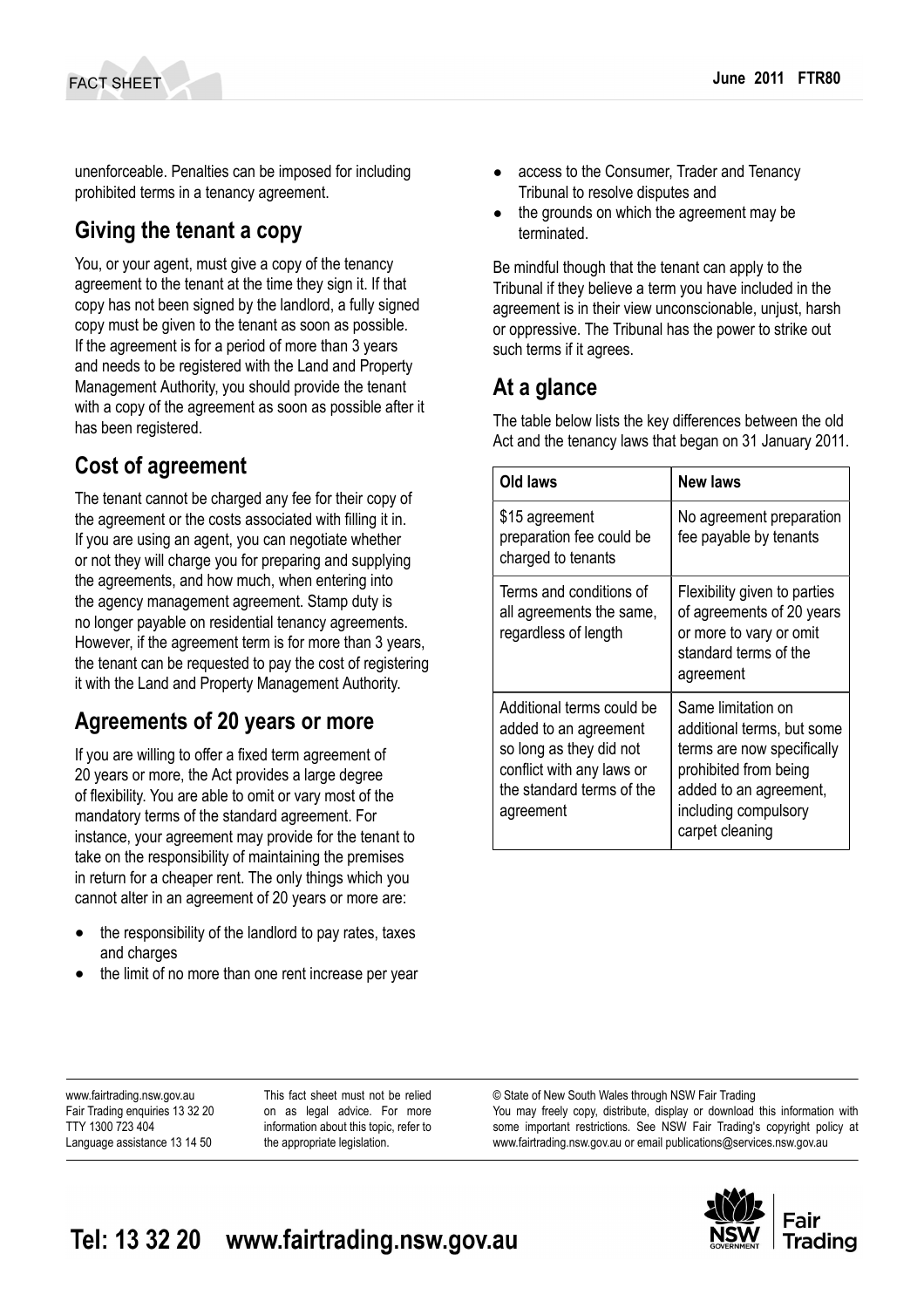# **Filling out a condition report**

At the start of every tenancy you need to fill out a condition report. This is a record of the general condition of the property, on a room by room basis, including fittings and fixtures. You should take your time to fill it out with as much detail and accuracy as possible. The condition report will be a key piece of evidence at the end of the tenancy if there is a dispute about who should pay for cleaning, damage or the replacement of missing items.

### **Completing the report**

The condition report needs to be filled out before the tenant moves in. You need to give two copies of the report to the tenant either before or at the time they sign the tenancy agreement. Follow the 'How to complete' instructions on the first page of the report.

It is often minor damage which causes disputes rather than obvious damage so make sure any damage, however minor, is noted and is suitably described.

You may wish to take photos or videos, which have the date on them, to back up the written condition report.

You should complete the report by doing a physical inspection, not by memory. The report should reflect the age and state of the premises. For example, if the property is not new, and has not been recently renovated, any existing damage or wear and tear needs to be noted on the report.

The condition report form may be adapted to suit individual premises, e.g. by adding extra rooms if the property is larger. If there is not enough room on the report, attach extra pages and make sure they are signed and dated as well as noting the number of extra pages on the original condition report.

A condition report needs to be filled out whether or not a rental bond is taken. However, a condition report is not needed when the same parties are renewing a tenancy agreement or when a new co-tenant or occupant moves in.

## **Returning the report**

The tenant is required to complete their part of the condition report and return a copy to you within 7 days of receiving it. Check to see if they have added anything which you disagree with. You can apply to the Consumer, Trader and Tenancy Tribunal for an order to amend comments made on the report by the tenant.

If the tenant fails to return a copy, you may wish to send them a reminder letter or you can apply to the Consumer Tribunal for an order directing the tenant to complete and return the report. If they still do not return it, in the event of a bond dispute, the Tribunal will most likely accept your report unless the tenant comes up with some other evidence to the contrary.

Keep the condition report for the duration of the tenancy as you will need to complete it when the tenancy ends. Place it where it won't be accidentally lost or destroyed.

### **At a glance**

The table below lists the key differences between the old Act and the tenancy laws that began on 31 January 2011.

| Old laws                                             | New laws                                                                                                                                                                                               |
|------------------------------------------------------|--------------------------------------------------------------------------------------------------------------------------------------------------------------------------------------------------------|
| Condition report was part<br>2 of standard agreement | Condition report no<br>longer part of standard<br>agreement                                                                                                                                            |
| Prescribed form of<br>condition report               | Improvements have been<br>made, including:<br>Removing references<br>to washing machines<br>and refrigerators<br>Adding built-in<br>wardrobes,<br>dishwashers,<br>air-conditioners and<br>garden sheds |

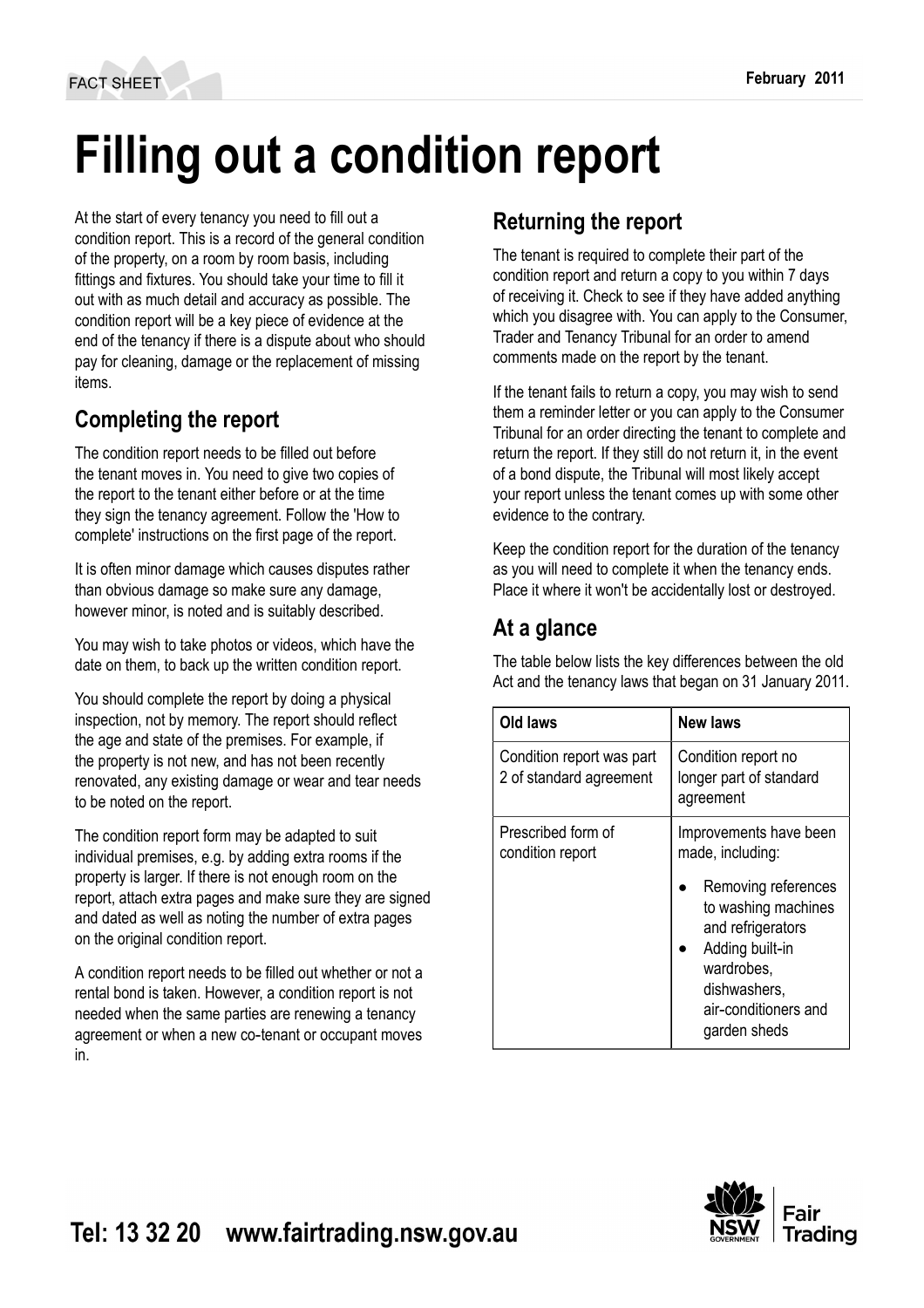

| <b>Emphasising security</b><br>and health issues<br>Providing space<br>for water efficiency<br>devices to be noted. |
|---------------------------------------------------------------------------------------------------------------------|
|                                                                                                                     |

www.fairtrading.nsw.gov.au Fair Trading enquiries 13 32 20 TTY 1300 723 404 Language assistance 13 14 50

This fact sheet must not be relied on as legal advice. For more information about this topic, refer to the appropriate legislation.

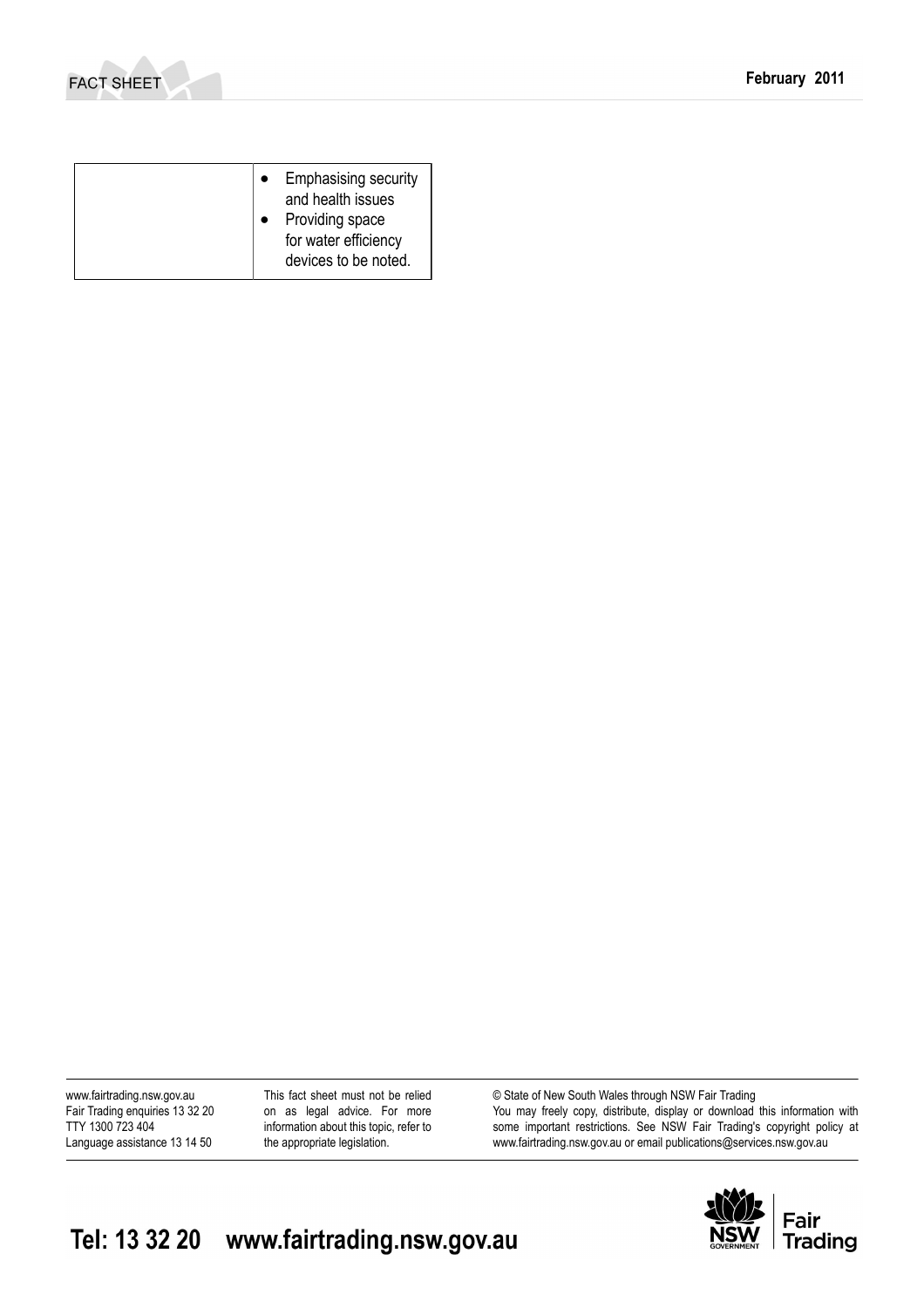# **Taking a bond**

Information for landlords

A rental bond is money you can request the tenant to pay as a form of security in case they breach the tenancy agreement. A bond should not be treated as a substitute for careful selection of prospective tenants. All bonds must be lodged with Fair Trading and you can make a claim against the bond for certain reasons after the tenancy ends.

Most tenants do the right thing and get their bond back at the end of the tenancy. However, some times a bond is not enough to cover the damage and rent owed by a tenant. If you are concerned about this risk you could consider taking out landlord insurance.

#### **Amount of rental bond**

Rental bonds are not compulsory, but it is highly recommended that a bond be taken unless there is a good reason not to.

No more than four weeks' rent can be charged as a rental bond. This applies to all rental properties in NSW, whether furnished or unfurnished. Higher bonds cannot be charged for tenants with pets, children or for any other reason.

A rental bond must be in money, and cannot be in any other form, such as personal goods or a written guarantee from the tenant's friends or relatives. The only exception is for Tenancy Guarantees issued by Housing NSW. These guarantees (of up to \$1000 over and above any bond paid) help those with a limited or poor rental history to rent a place in the private rental market.

A rental bond can only be accepted when the tenant signs the tenancy agreement. Bonds cannot be taken before the agreement is being entered into, such as from applicants for the tenancy or from those who have paid a holding fee. You can only take one bond for a tenancy. That is, if there is more than one tenant, you cannot take a separate bond from each of them.

# **Rent in advance**

At the beginning of the tenancy, the tenant can be required to pay the first two weeks' rent. This is not another form of bond. The tenant is simply paying their rent in advance, meaning that no rent is due until two weeks have passed. Besides a rental bond and two weeks' rent in advance, you cannot ask the tenant for any other money at the start of a tenancy.

### **Bond lodgement**

When you take a bond from a tenant you must give a receipt or record the payment details on the tenancy agreement. The bond must be lodged with NSW Fair Trading. You cannot keep the money yourself or put it into an account in the tenant's name.

You need to fill out and get the tenant to sign a Rental Bond Lodgement form. These forms are available from any Fair Trading Centre or by calling 13 32 20. Lodgement forms cannot be downloaded from this website as each form has a unique barcode.

Bonds can be lodged by posting the Lodgement Form along with a cheque/money order for the amount of the bond to the address on the form or in person at any Fair Trading Centre.

If you are letting and managing the property yourself you have 10 working days in which to lodge the bond with Fair Trading. You will receive confirmation (with the bond number) from Fair Trading once the bond is processed.

If you have employed an agent they will lodge the bond and handle the paperwork. Agents have 10 working days from the end of each month in which to lodge all bonds received during that month. These are maximum timeframes and you can lodge a bond sooner.

It is advisable to only accept bond payments in the form of cash, bank cheque or bank transfer from the tenant's account.

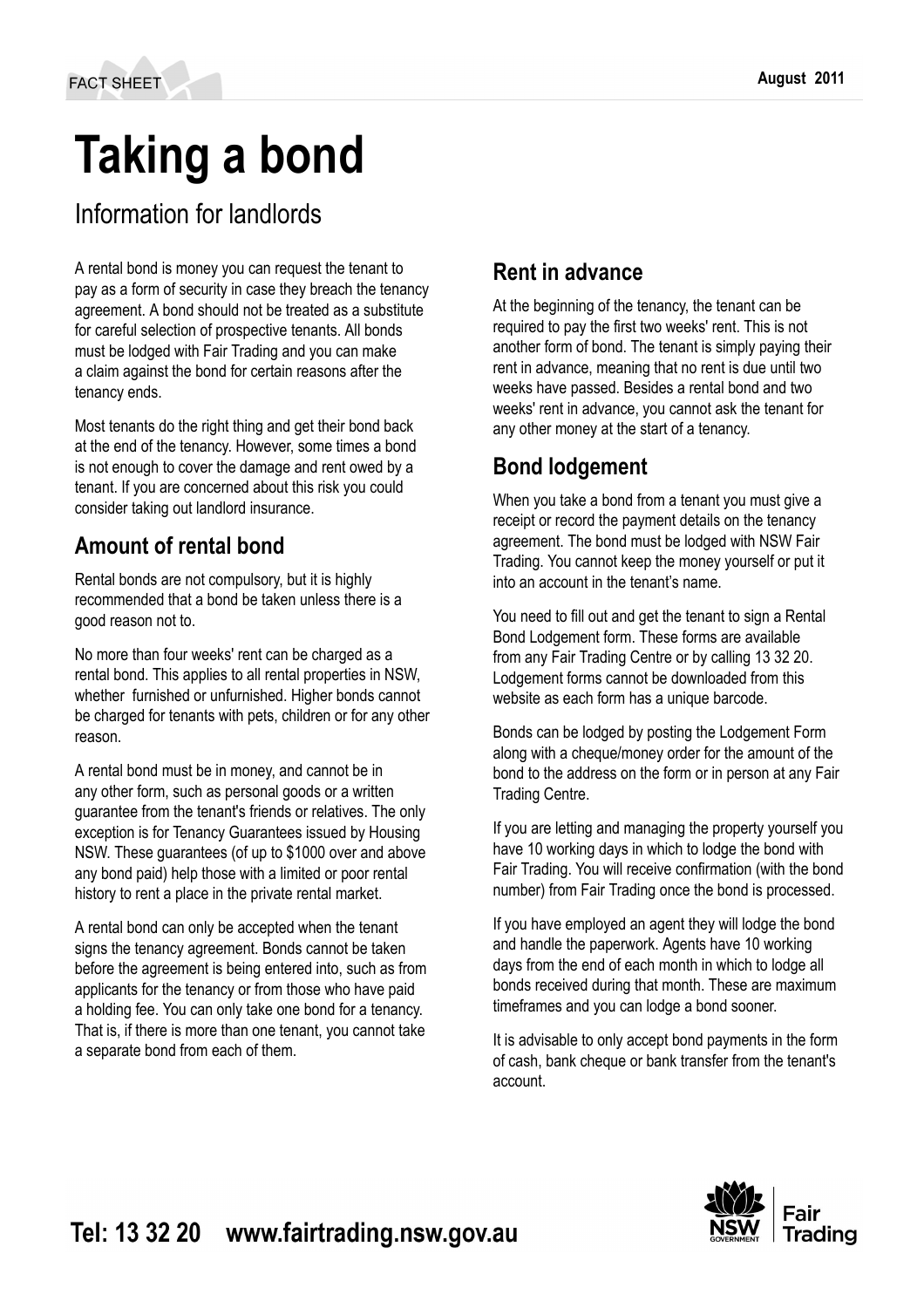Fair Trading does not accept liability for a tenant's dishonoured personal bond cheque. If the cheque bounces this means you have no bond or security. You will need to try to collect the money again and re-lodge the bond or issue a termination notice for breach of the tenancy agreement.

#### **Bond instalments**

Most landlords request the tenant to pay the bond in one lump sum before handing over the keys to the property. However, landlords may sometimes allow a tenant to pay the bond in instalments.

In these situations you can keep the part payments until the whole bond is paid then lodge the bond with NSW Fair Trading in one amount. However, if this takes more than 3 months, you will need to lodge what you have received in 3 monthly cycles.

#### **Bond top–ups**

You cannot request or receive additional bond payments (also known as 'top–ups') during the course of a tenancy. The maximum amount of bond that can be charged is the amount equivalent to the first 4 weeks' rent at the start of the tenancy.

## **Penalties apply**

Fair Trading can take you to court or issue fines if you do not follow the bond rules. This includes taking more than 4 weeks' rent as a bond or not lodging a bond on time.

#### **Updating bond records**

If the name or contact details of the landlord, agent or co-tenants changes during the tenancy, a Change of Shared Tenancy Arrangement or Change of Managing Agent/Owner form will need to be completed and lodged with NSW Fair Trading.

# **At a glance**

The table below lists the key differences between the old Act and the tenancy laws that began on 31 January 2011.

| Old laws                                                                                                            | <b>New laws</b>                                                                                                                                            |
|---------------------------------------------------------------------------------------------------------------------|------------------------------------------------------------------------------------------------------------------------------------------------------------|
| Maximum bond for<br>unfurnished premises is 4<br>weeks' rent                                                        | Same                                                                                                                                                       |
| Higher bond permitted for<br>furnished premises                                                                     | Maximum is 4 weeks' rent                                                                                                                                   |
| 7 calendar days to lodge<br>bond                                                                                    | Landlords have 10<br>working days<br>Agents have 10 working<br>days from the end of each<br>month                                                          |
| Bond top-ups unclear                                                                                                | Bond top-ups not<br>permitted                                                                                                                              |
| Maximum 2 weeks rent in<br>advance if weekly rent is<br>\$300 or less, one month<br>if weekly rent exceeds<br>\$300 | Maximum 2 weeks rent<br>in advance regardless of<br>rent amount. The tenant<br>can choose to pay more if<br>they wish, but cannot be<br>required to do so. |

www.fairtrading.nsw.gov.au Fair Trading enquiries 13 32 20 TTY 1300 723 404 Language assistance 13 14 50

This fact sheet must not be relied on as legal advice. For more information about this topic, refer to the appropriate legislation.

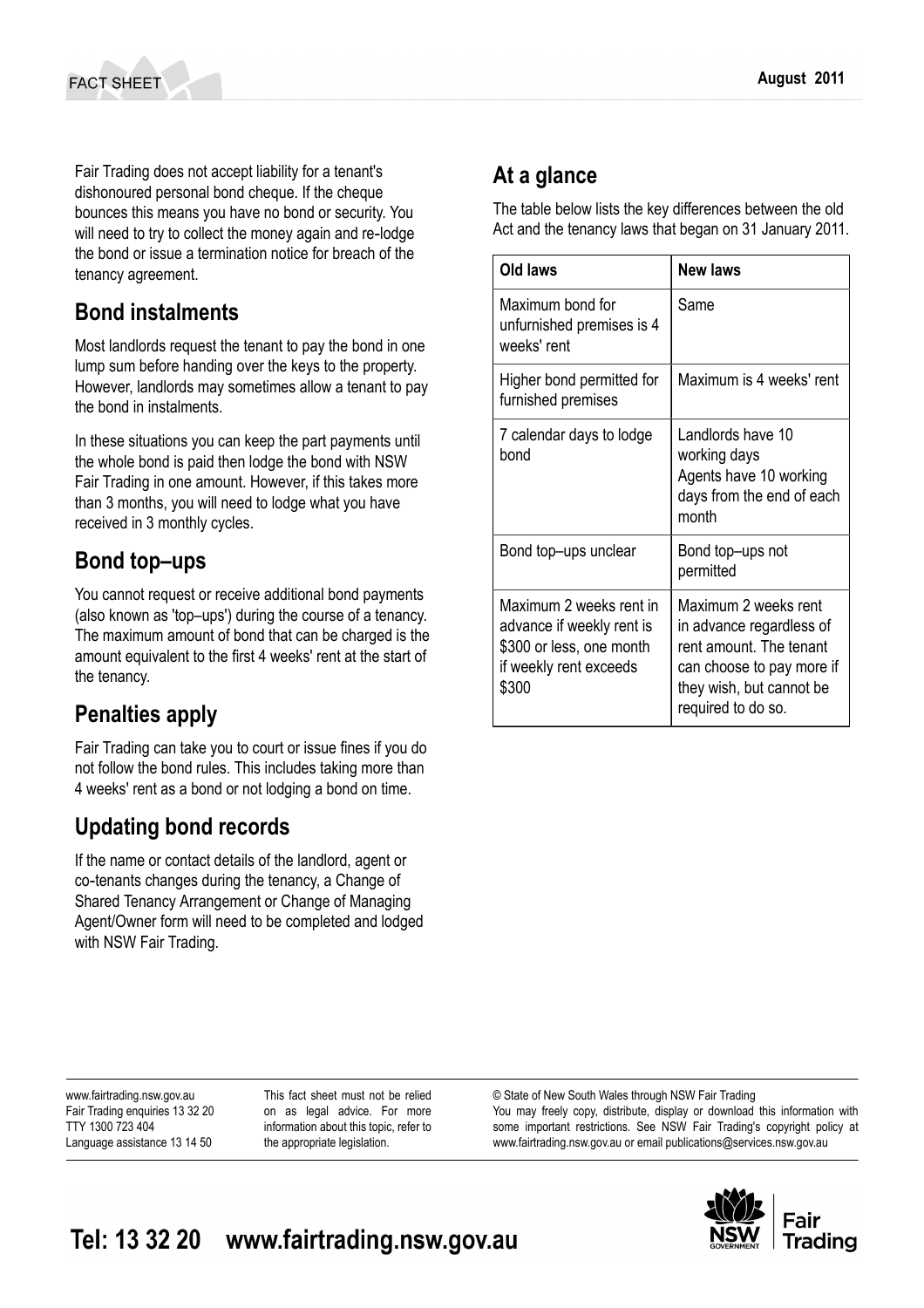# **Smoke alarms**

## In residential premises

To enhance safety and minimise loss‑of-life in building fires, the NSW Parliament enacted the *Building Legislation Amendment (Smoke Alarms) Act* in July 2005. The Act allows regulations to be made to require smoke alarms to be installed in existing buildings in which people sleep.

A smoke alarm is an effective early warning device designed to detect smoke and alert building occupants to the presence of a fire. Installed in the correct location, it increases the time available for safe escape.

From 1 May 2006, when the Environmental Planning and Assessment Amendment (Smoke Alarms) Regulation 2006 came into effect, owners of residential property are responsible for ensuring smoke alarms are installed.

The Smoke Alarms Regulation specifies which types of buildings need smoke alarms installed, the types of alarms, where they are to be located and other matters. Contact details for more information about the requirements under the Regulation are listed in this fact sheet.

## **Changes to fair trading laws**

Several fair trading laws were amended as a result of the smoke alarm laws and this information summarises these changes for the people that are affected.

#### **Landlords and tenants**

Under the Residential Tenancies Act:

- Landlords are responsible for the installation of smoke alarms in rented premises.
- Landlords have the right of access to rented premises to fit or maintain smoke alarms after giving the tenant at least 2 days notice.
- Neither the landlord nor the tenant are, except with reasonable excuse, permitted to remove or interfere with the operation of a smoke alarm fitted in the rented premises.
- Where a smoke alarm is of the type that has a replaceable battery, it is recommended that the landlord put a new battery in at the commencement of a tenancy.
- After the tenancy begins, the tenant is responsible for replacing the battery if needed. Fire and Rescue NSW can assist elderly tenants or those physically unable to change a smoke detector battery.
- The condition report includes a specific reference to smoke alarms so that tenants and landlords are able to note and comment on the presence of smoke alarms at the beginning and end of the tenancy.

**IMPORTANT** – Owners of residential property who rent out their premises as holiday accommodation are responsible for installing smoke alarms and replacing batteries.

#### **Owners and residents of residential parks**

Under the Residential Parks Regulation:

- Park owners who rent out on-site accommodation under tenancy agreements are responsibile for installing smoke alarms in rented premises.
- Park owners have the right of access to rented premises to fit smoke alarms after giving the tenant at least 2 days notice.
- Neither the park owner nor the resident is, except with reasonable excuse, permitted to remove or interfere with the operation of a smoke alarm fitted in the rented premises.
- Where a smoke alarm is of the type that has a replaceable battery, the park owner must put a new battery in at the commencement of a tenancy.
- After the tenancy begins, the resident is responsible for replacing the battery if needed. However, if the resident is physically unable to change the battery the resident should notify the park owner as soon as practicable after becoming aware of the need for it to be replaced.